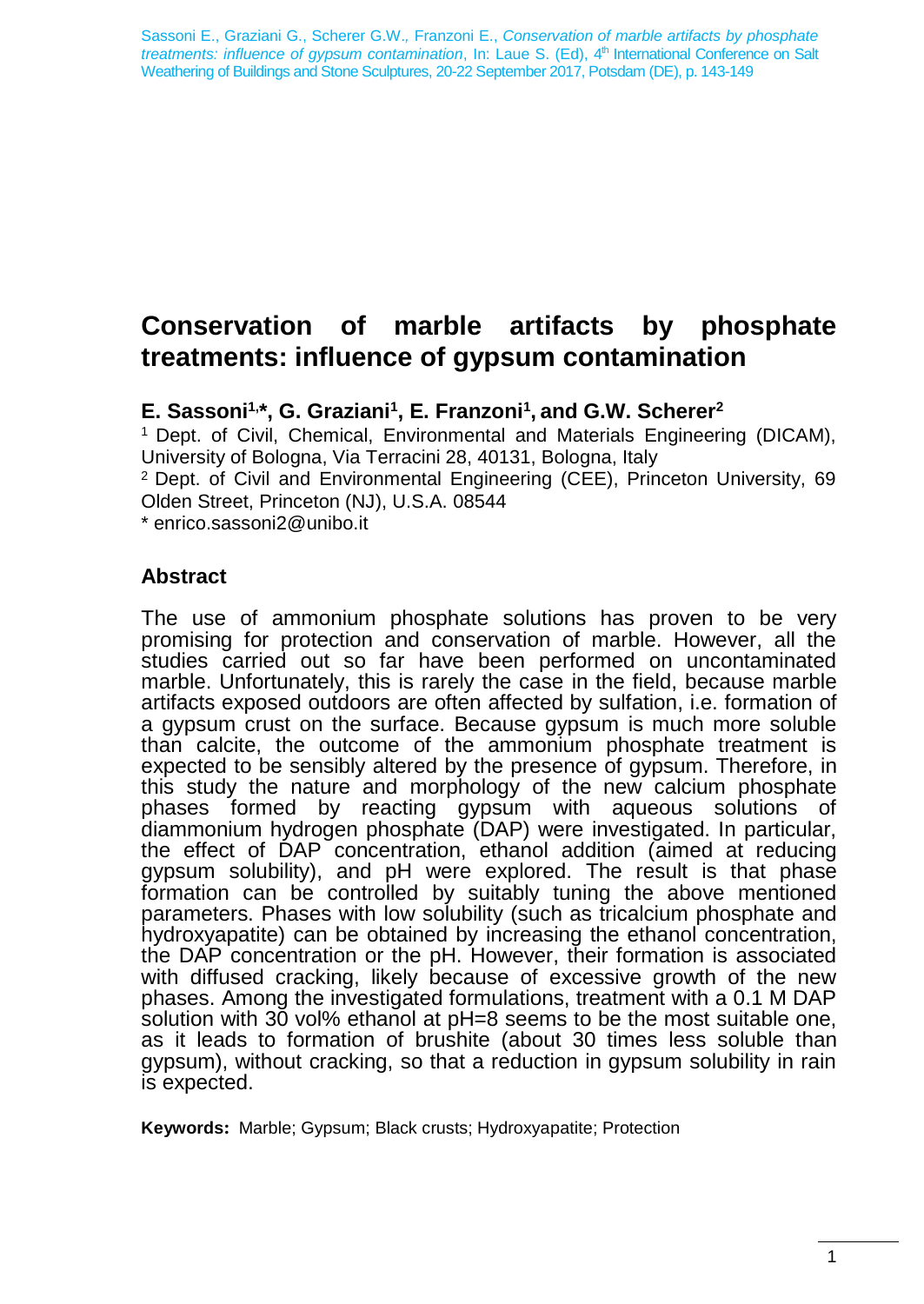#### **1 Introduction**

Aqueous solutions of diammonium hydrogen phosphate (DAP,  $(NH_4)_{2}HPO_4$ ) have proven highly promising for protection and consolidation of marble [1-4]. Thanks to the reaction between the phosphate solution (also containing a calcium source) and the substrate, new calcium phosphate (CaP) phases are formed [5]. These new phases are able to improve marble resistance to dissolution in rain (thanks to their lower solubility than calcite) [2,5] and marble cohesion (thanks to their bonding action at grain boundaries) [1,4]. Ideally, the new calcium phosphate should be hydroxyapatite (HAP,  $\hat{C}a_{10}(PO_4)_6(OH)_2$ ), which is the least soluble CaP phase in aqueous solutions at  $pH > 4$  [5,6]. However, depending on the reaction conditions (e.g., pH [3] or addition of external calcium sources [5]), different CaP phases may form alongside HAP, such as octacalcium phosphate (OCP, Ca<sub>8</sub>(HPO<sub>4</sub>)<sub>2</sub>(PO<sub>4</sub>)<sub>4</sub>⋅5H<sub>2</sub>O), β-tricalcium phosphate (β-TCP, β-Ca3(PO4)2), brushite (CaHPO4∙2H2O), monocalcium phosphate monohydrate (MCPM, Ca(HPO4)2∙H2O) and monocalcium phosphate anhydrous (MCPA,  $Ca(HPO<sub>4</sub>)<sub>2</sub>$ ). These phases have sensibly different solubility in water [1], hence the exact nature of the new CaP phases is fundamental for success of the treatment.

As pointed out by some recent applications of the DAP-based treatment to some real artifacts [1,7], the possible presence of contaminants on the surface to be treated can have a significant impact on the nature of the new calcium phosphate phases formed after treatment. In fact, in the field marble is frequently contaminated with gypsum, resulting from marble sulfation induced by the high concentrations of sulphur dioxide in the atmosphere in the past decades. An example of marble affected by surface sulfation is illustrated in Figure 1. Gypsum formed on the surface of marble elements cannot always be completely removed before marble treatment. Because gypsum has a much higher solubility in water than calcite  $(-2.4 \text{ and } -0.014 \text{ g/l})$ , respectively), the treatment outcome is expected to be sensibly affected by the presence of gypsum [1].

A few studies have investigated the effects of treating gypsum with aqueous solutions of DAP [7-10]. Depending on the reaction conditions (e.g. DAP concentration, pH, duration), phases with low solubility (such as β-TCP, OCP, HAP) and more soluble phases (such as brushite) have been found [7-10]. However, when high DAP concentrations were used (3.0 M [9] and 3.8 M [8]), the formation of cracks and fissures in the new calcium phosphate layer was observed [8,9].

The present study is aimed at investigating and optimizing the nature and the morphology of the new CaP phases formed starting from gypsum, by promoting the formation of phases with low solubility and preventing cracking. To this aim, the influence of several parameters (DAP concentration, pH, and addition of ethanol to reduce gypsum solubility) was investigated.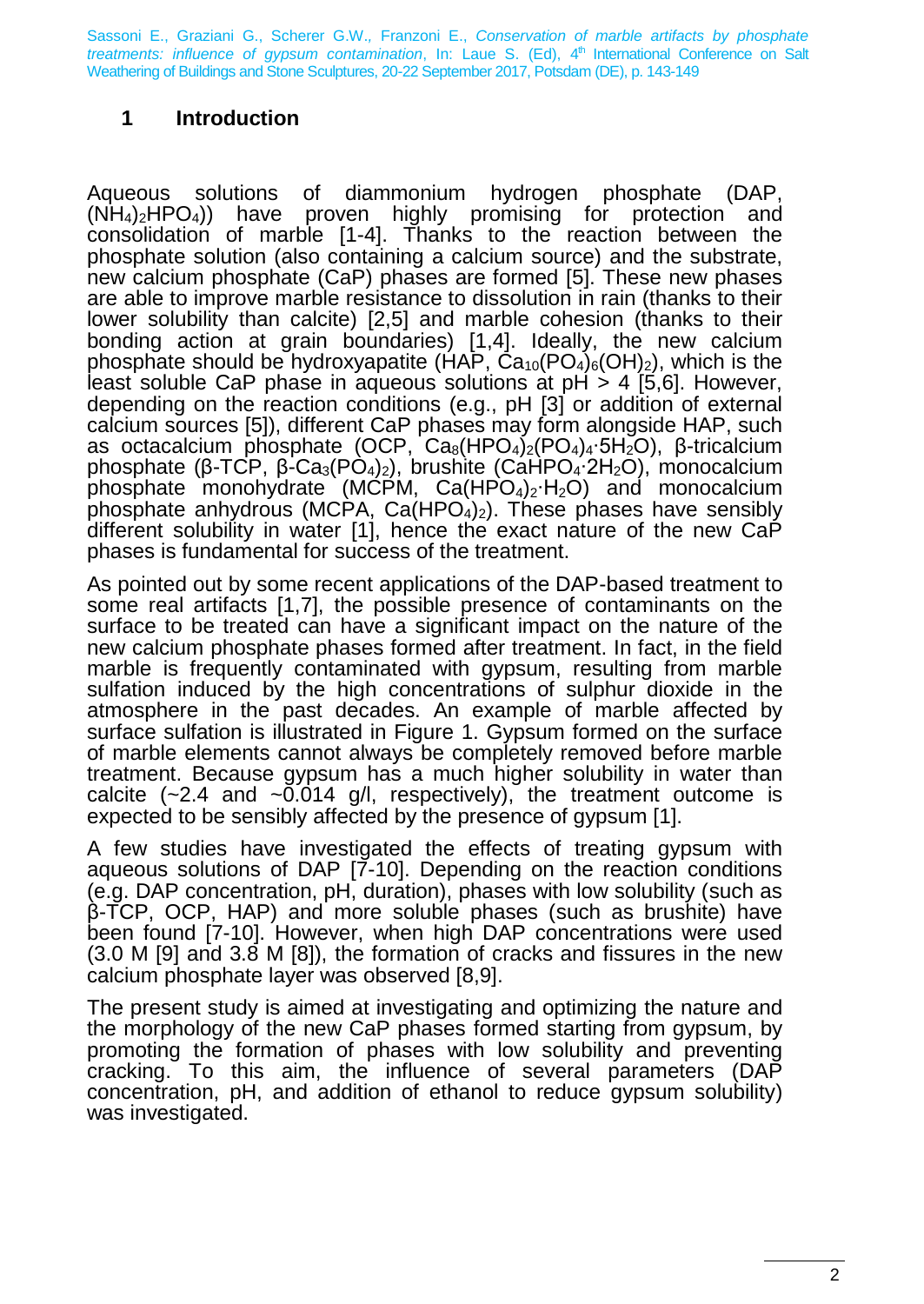### **2 Materials and methods**

# **1.1 Samples**

To investigate the effect of gypsum on the nature of the new CaP phases, a simplified system was considered. Tests were carried out on specimens of gypsum pastes, produced by mixing bassanite with water (water/bassanite weight ratio 0.5). Prisms with  $4 \times 4 \times 16$  cm<sup>3</sup> size were cast and then, after hardening, cubes with 1 cm edge length were sawn and used for the tests.

# **1.2 Treatments**

Samples were treated by full immersion for 24 hours in 200 ml of aqueous solutions of DAP with different formulations, designed to investigate the effects of the following parameters:

- 1) *Effect of ethanol (EtOH) concentration*. Because gypsum solubility in an aqueous solution can be reduced by adding ethanol to the solution [11], increasing ethanol additions to water (0, 10, 30 and 50 vol%) were explored to study the influence of decreasing calcium ion concentrations, for a given DAP concentration (0.1 M).
- 2) *Effect of DAP concentration*. Increasing DAP concentrations (0.05, 0.1 and 0.5 M) were explored to study the influence of phosphate ion concentration for a given calcium ion concentration (determined by an ethanol addition of 30 vol%).



**Figure 1:** Example of marble decoration affected by sulfation (Monumental Cemetery in Bologna, Italy, XIX century). Beneath the gypsum surface layer (also incorporating some particulate matter), marble exhibits grain disaggregation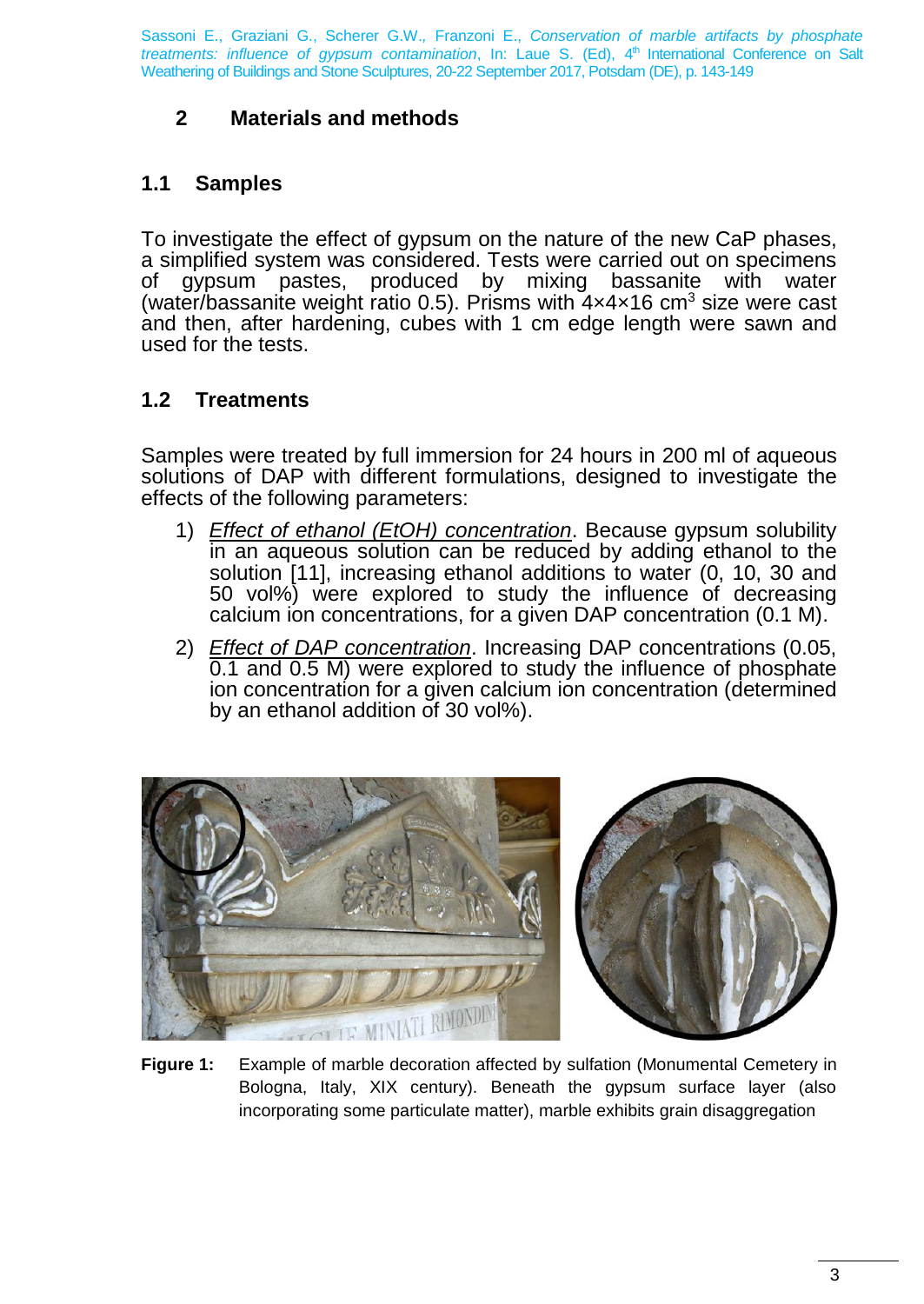3) *Effect of pH*. Because higher pH is expected to favor formation of HAP instead of brushite [12], the effect of increasing the pH to 10 using ammonium hydroxide was investigated for increasing DAP concentrations (0.05, 0.1 and 0.2 M) and a given concentration of calcium ions (corresponding to a 30 vol% ethanol addition).

After immersion in the solutions for 24 hours, the samples were extracted and abundantly rinsed with water to remove unreacted DAP and ammonium sulfate (that is expected as a by-product [8-10]).

### **1.3 Characterization**

The mineralogical composition of the new CaP was determined by grazing<br>incidence X-ray diffraction (GID, Bruker D8 Discover X-Ray Discover X-Ray [Diffractometer,](https://www.princeton.edu/~iac/equipment.shtml#bruker) Cu anode, incidence radiation θ=0.5°, detector scan range 2θ=3-37°). This technique detects the composition of surface layers without interference from the substrate, thanks to the reduced penetration depth of the incoming X-rays.

The morphology of the new phases was assessed by observing the samples (after coating with carbon) using an environmental scanning electron microscope (FEI Quanta 200 FEG ESEM).

#### **3 Results and discussion**

The composition and morphology of the new CaP phases formed by reacting gypsum with a 0.1 M DAP solution with increasing amounts of ethanol are reported in Figure 2. While fewer phases were formed with no or low ethanol addition, abundant new phases were found for 30 and 50 vol% ethanol additions. The new phases were identified by GID as brushite and β-TCP, respectively. While in the case of β-TCP (50 vol% ethanol addition) diffused cracking was observed, no cracks were visible in the case of brushite (30 vol% ethanol addition). Therefore, the latter ethanol concentration was selected in the prosecution of the study.

When higher and lower DAP concentrations were explored for a fixed 30 vol% ethanol addition, the new phases reported in Figure 3 were obtained. With a DAP concentration of 0.05 M, brushite was formed, with no visible cracking. On the contrary, when the DAP concentration was increased up to 0.5 M, β-TCP formed but heavy cracking occurred.

Increasing the pH from 8 to 10 had a strong impact on the composition of the new phases (Figure 4). At DAP concentrations of 0.05 and 0.1 M, alongside brushite (the only phase formed at pH=8) also β-TCP and HAP were formed. Further increasing DAP concentration to 0.2 M (the highest concentration that did not lead to immediate precipitation at pH=10), only β-TCP and HAP were found. However, in all cases where the pH was increased up to 10, diffused cracking occurred, because of excessive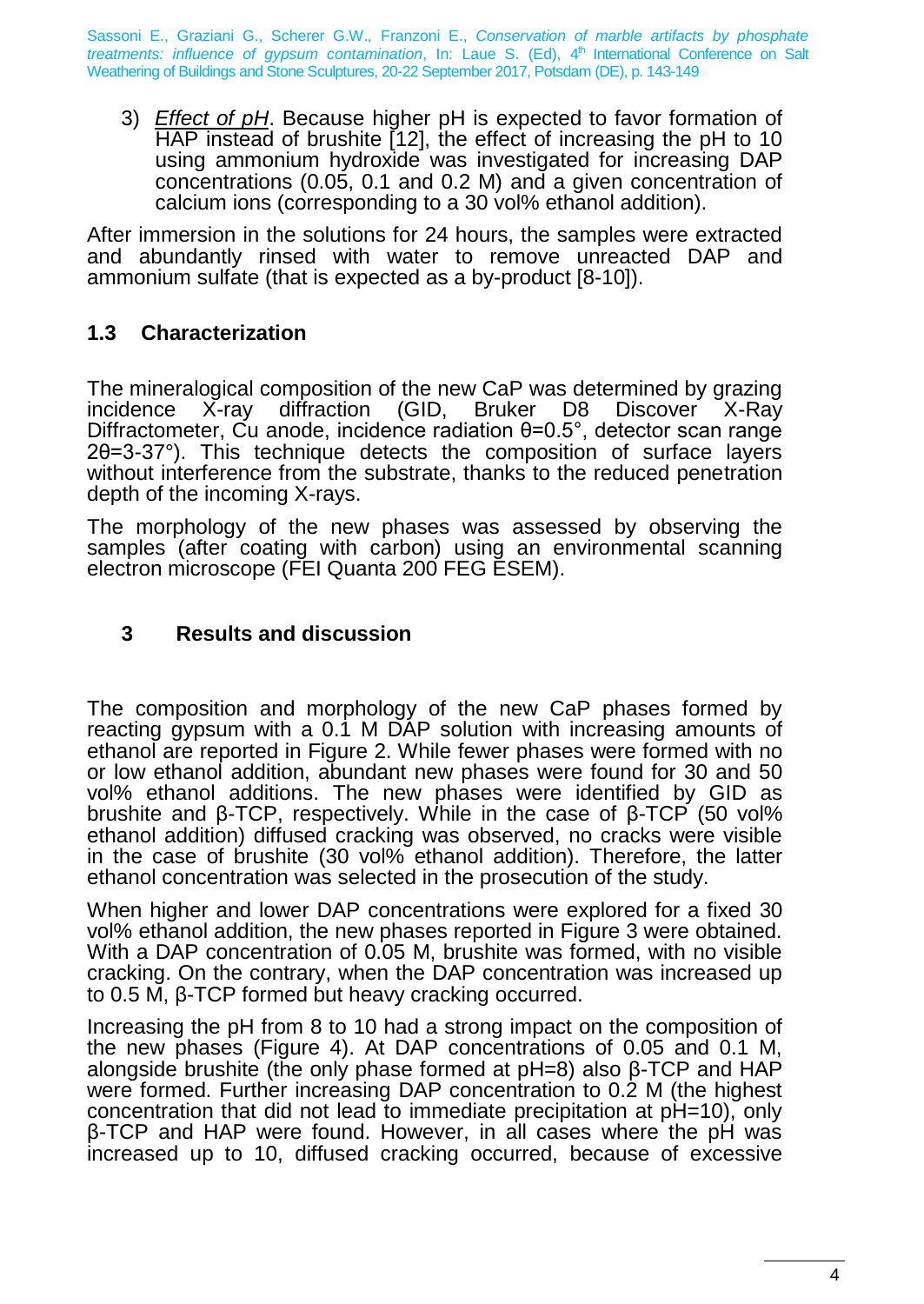growth of the new CaP phases. Cracking also led to flaking and detachment from the substrate, which of course is undesired.



**Figure 2:** CaP phases formed by reaction with a 0.1 M DAP solution with increasing ethanol content at pH=8



**Figure 3:** CaP phases formed by reaction with a DAP solution with increasing concentration at fixed 30 vol% ethanol content at pH=8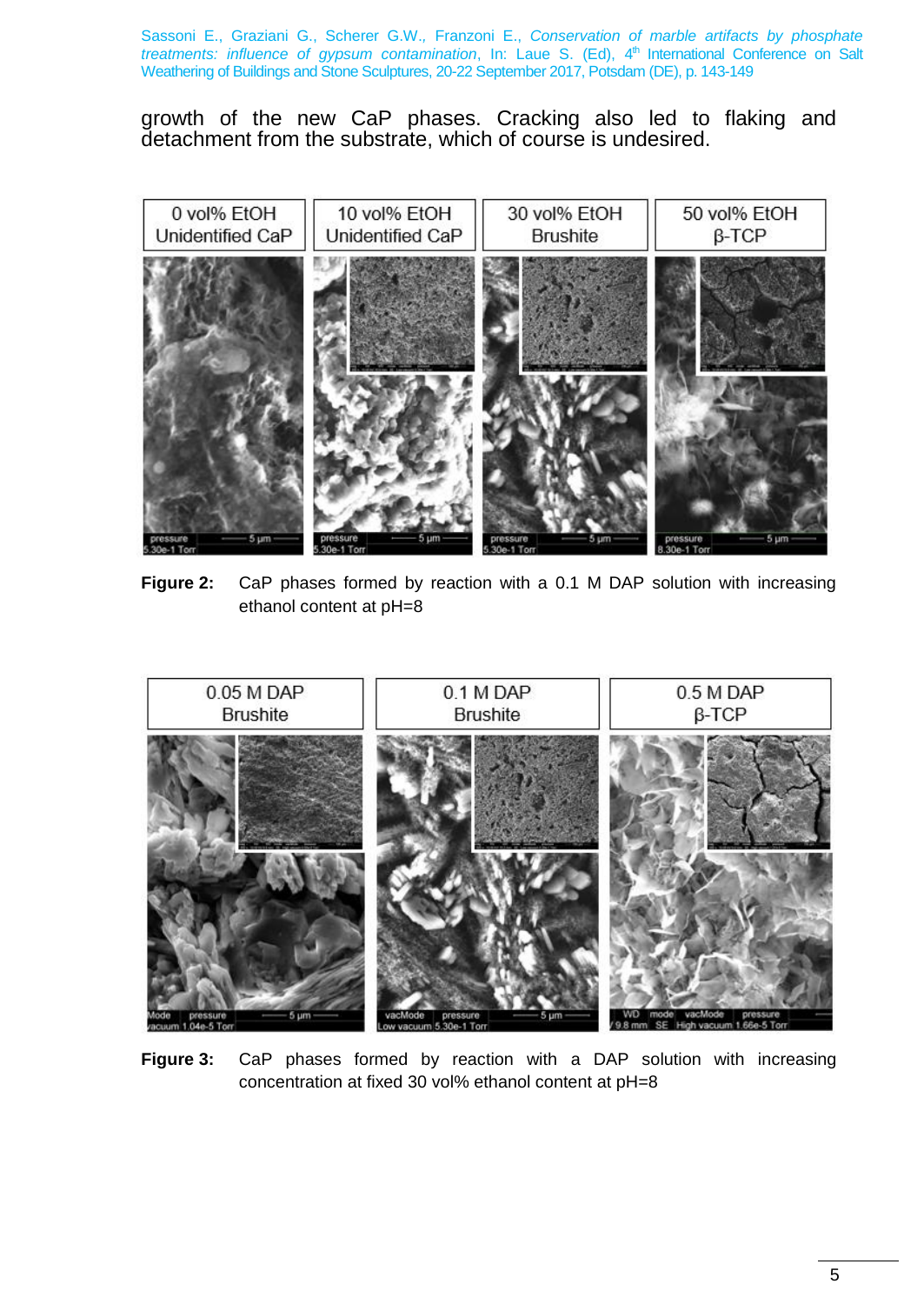

**Figure 4:** CaP phases formed by reaction with a DAP solution with increasing concentration at fixed 30 vol% ethanol content and pH=10

The change in composition of the new CaP phases, passing from brushite to β-TCP, when either the DAP or the ethanol concentrations were increased might seem counterintuitive, because in both cases the Ca/P ratio was diminished. In fact, a higher Ca/P ratio in the solution would be expected to favor the formation of phases with a higher Ca/P ratio (hence, β-TCP instead of brushite). However, this was not the case and the reason is thought to be the fact that brushite formation is kinetically favored, because brushite contains  $HPO<sub>4</sub>$  ions (which are the main species originated from DAP dissociation), whereas HAP contains PO<sub>4</sub><sup>3-</sup> ions (which are only a minor fraction). Accordingly, it has recently been proposed that precipitation of CaP phases follows the Ostwald's rule, i.e. the phase with the fastest precipitation rate (e.g. brushite) is preferentially formed, even if it is not the most stable phase (e.g. HAP) [9]. To verify this hypothesis, two solutions of CaCl<sub>2</sub> and DAP were prepared with Ca/P molar ratios of 10:6 (corresponding to that of HAP) and 1:1 (corresponding to that of brushite). By powder XRD it was found that very similar results were obtained in the two cases, i.e. formation of brushite and a minor amount of HAP, independently of the initial Ca/P ratio. The hypothesis that brushite formation is kinetically favored over that of HAP, basically independently of the Ca/P ratio in the starting solution, seems hence confirmed.

In any case, brushite is about 27 times less soluble in water than gypsum [1], hence its formation is expected to be beneficial. On the contrary, even if less soluble phases such as β-TCP and HAP could be obtained, their formation was always associated with diffused cracking, which would be detrimental for the treatment success. Therefore, the formulation involving 0.1 M DAP in 30 vol% ethanol at pH 8 (leading to brushite and no cracking) appears as the most promising one, among those investigated in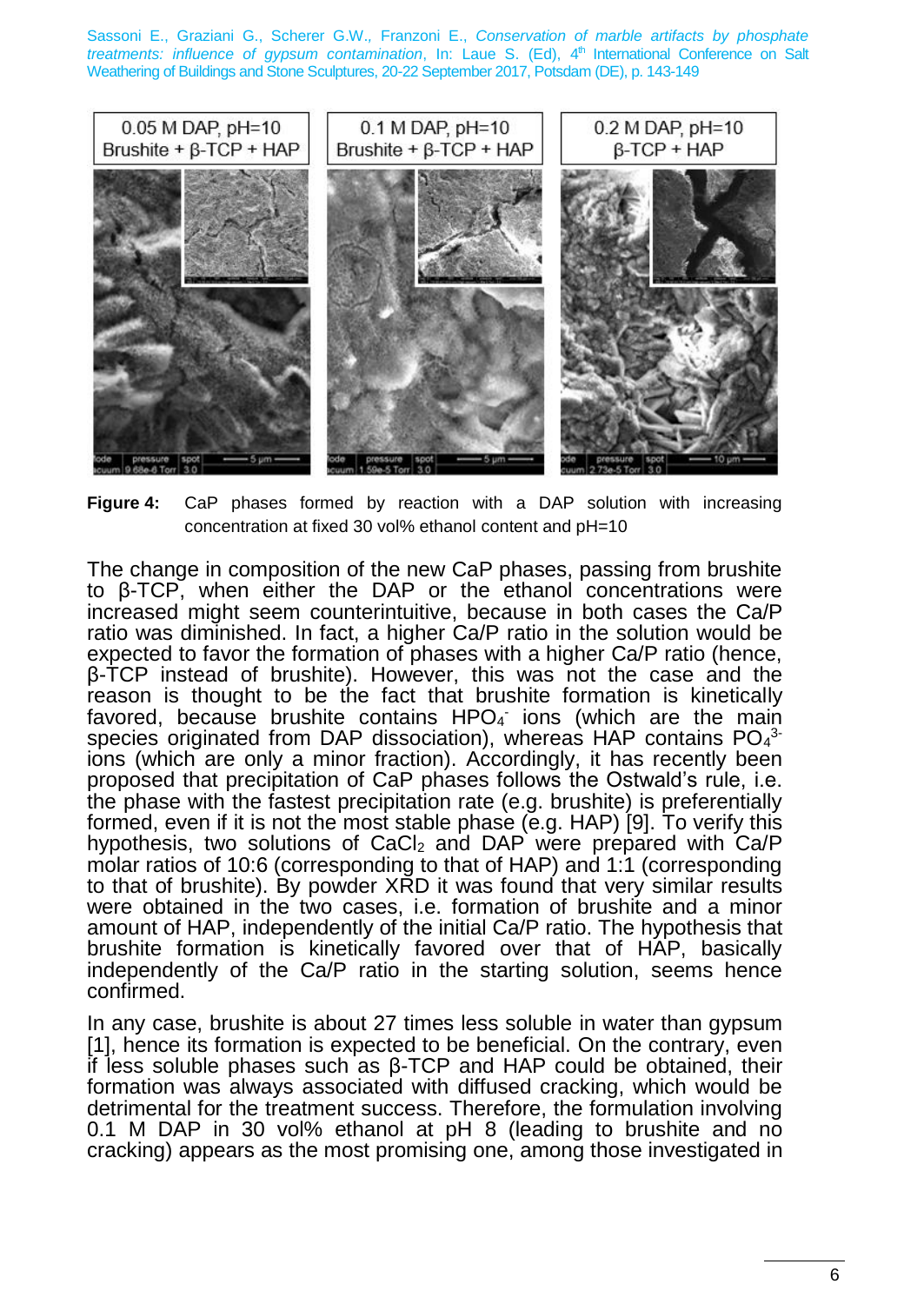this study. Further tests are in progress to assess its ability to diminish the water solubility of treated gypsum. In addition to the conservation of sulfated marble, the same formulation is expected to be suitable also for the conservation of gypsum stuccoes. Further tests are in progress to assess the ability of this treatment to reduce the water solubility of gypsum stuccoes and increase their mechanical properties.

# **4 Conclusions**

In this study, gypsum samples were treated with different aqueous solutions of DAP and the composition and morphology of the new CaP phases were investigated. The effects of ethanol addition to the DAP solution (aimed at diminishing gypsum solubility), DAP concentration, and solution pH were investigated. The results of the study indicate that it is possible to obtain phases with very low solubility (such as β-TCP and HAP) by increasing the DAP concentration, by increasing the EtOH concentration or by increasing the solution pH. However, in all these cases, the new CaP phases exhibited diffused cracking, presumably because of excessive growth of the new phases. For this reason, the formulation involving 0.1 M DAP in 30 vol% ethanol at pH 8 (leading to formation of uncracked brushite) seems like the most promising one. Indeed, as brushite is much less soluble than gypsum, a benefit in terms of reduction in dissolution in rain is expected. Treatment with the same solution with the aim of forming brushite is also expected to be beneficial in the case of gypsum stuccoes, both in terms of reduction of solubility in rain and increase in mechanical properties. Relevant experimental tests are in progress.

### **Acknowledgments**

This project has received funding from the European Union's Horizon 2020 research and innovation programme under the Marie Sklodowska-Curie grant agreement No 655239 (HAP4MARBLE project, "Multifunctionalization of hydroxyapatite for restoration and preventive conservation of marble artworks").

### **References**

- [1] Sassoni E., Graziani G., Franzoni E., Repair of sugaring marble by ammonium phosphate: comparison with ethyl silicate and ammonium oxalate and pilot application to historic artifact, Mater Design (88) (2015) 1145-1157
- [2] Naidu S., Blair J., Scherer G.W., Acid-resistant coatings on marble, J Am Ceram Soc (99) (2016) 3421-3428